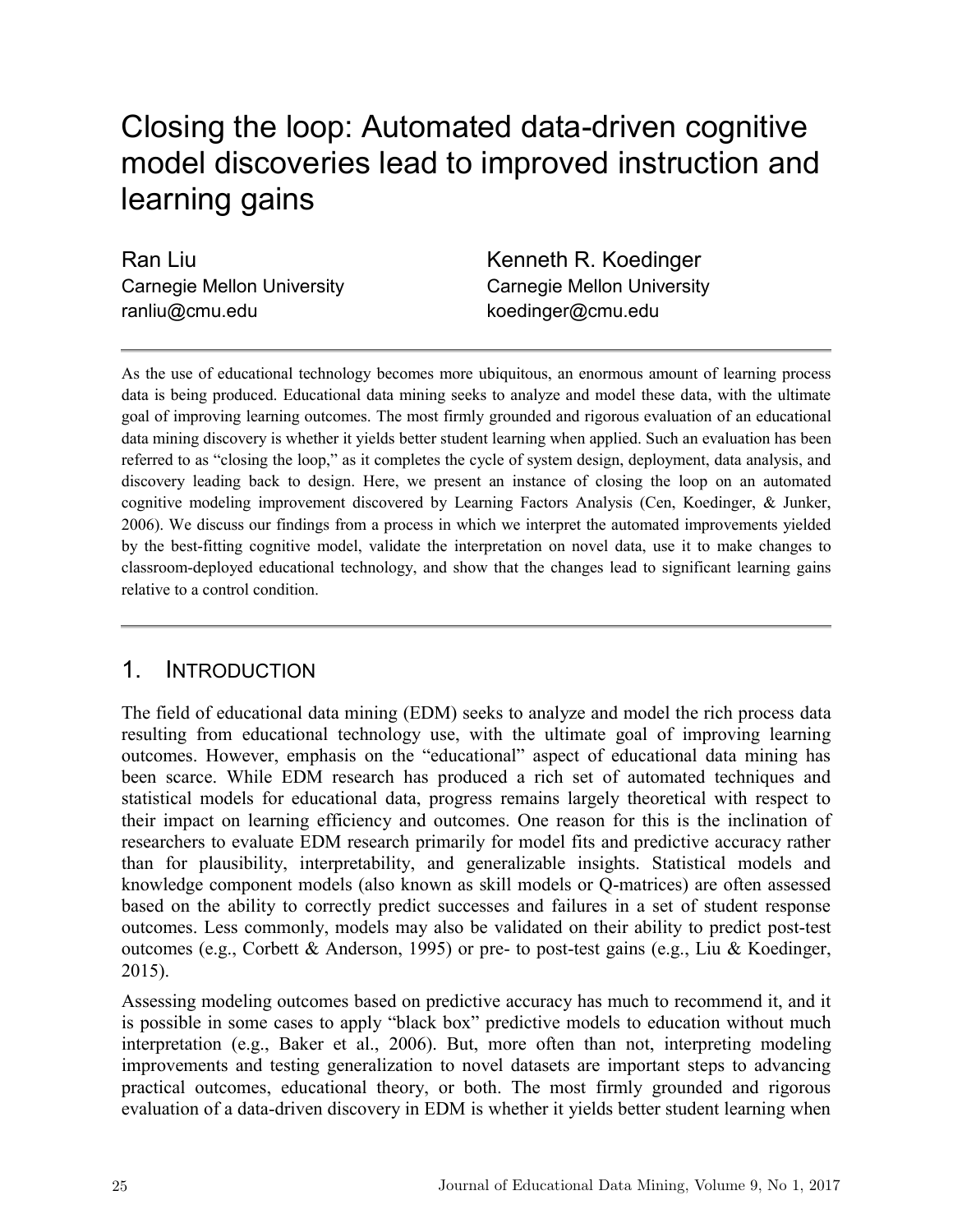applied. Such an evaluation has been referred to as "closing the loop" (Koedinger et al., 2013), as it completes cycle of system design, deployment, data analysis, and discovery leading back to design. The loop is closed through an experimental comparison of a tutoring system redesign, based on the data-driven discovery, to the original tutoring system.

Here, we present an instance of closing the loop on an *automated* discovery by a method of improving knowledge component models called Learning Factors Analysis (Cen, Koedinger, & Junker, 2006). We cycle through a process in which we interpret the model's finding (Koedinger et al., 2012), test the interpretation on novel datasets (Liu et al., 2014), use the interpretation to make changes to classroom-deployed educational technology, and demonstrate that the changes result in significant learning gains.

#### 1.1. KNOWLEDGE COMPONENT (KC) MODELS

Cognitive models map the actual tasks that students engage with during learning to the underlying knowledge that is required to complete those tasks. Cognitive models are an important basis for the instructional design of automated tutors and are important for accurate assessment of learning. Improvements to cognitive models result in better prediction of what a student knows, allowing adaptive learning to work more efficiently.

The work described here uses a simplification of a cognitive model composed of hypothesized knowledge components. A knowledge component (KC) is a fact, skill, or principle required to succeed at a particular task or problem step. We refer to this specialized form of a cognitive model as a knowledge component model (KC model), and it is sometimes referred to alternatively in the literature as a Q-matrix (e.g., Barnes, 2005).

KC models are typically evaluated in conjunction with a statistical model. The statistical model uses the KC model mapping to make inferences about student *knowledge* based on performance across a variety of observable *tasks/items*. In the modeling work discussed here, alternative KC models were evaluated in conjunction with a statistical model called the Additive Factors Model (AFM; Spada & Magaw, 1985; Draney, Wilson, & Pirolli, 1996; Cen, 2009), a generalization of the Rasch IRT model that accommodates learning over time.

#### 1.2. DATA-DRIVEN KC MODEL IMPROVEMENT: PRECURSORS TO LEARNING FACTORS ANALYSIS

Traditional ways of constructing cognitive models involve structured interviews, think-aloud protocols, rational analysis, and labeling by domain experts (Clark et al., 2008). These methods, however, require particularly time-consuming human input. They are also subjective, and prior research has shown that expert-engineered cognitive models often ignore content distinctions that are important for novice learners (Nathan, Koedinger, & Alibali, 2001; Koedinger & McLaughlin, 2010). Difficulty Factors Assessment (e.g., Koedinger & Nathan, 2004) moves beyond experts' intuitions by using a data-driven knowledge decomposition process to identify the problematic elements of a defined task. In other words, when one task is much harder than a closely related task, the difference implies a knowledge demand (at least one KC) of the harder task that is not present in the easier one.

Stamper & Koedinger (2011) illustrated a data-driven method based on the idea of Difficulty Factors Assessment that yields cognitive model improvements. It utilizes freely available educational data and built-in visualization tools on DataShop (Koedinger et al., 2010; [http://learnlab.org/datashop\)](http://learnlab.org/datashop), in conjunction with Difficulty Factors Assessment. The method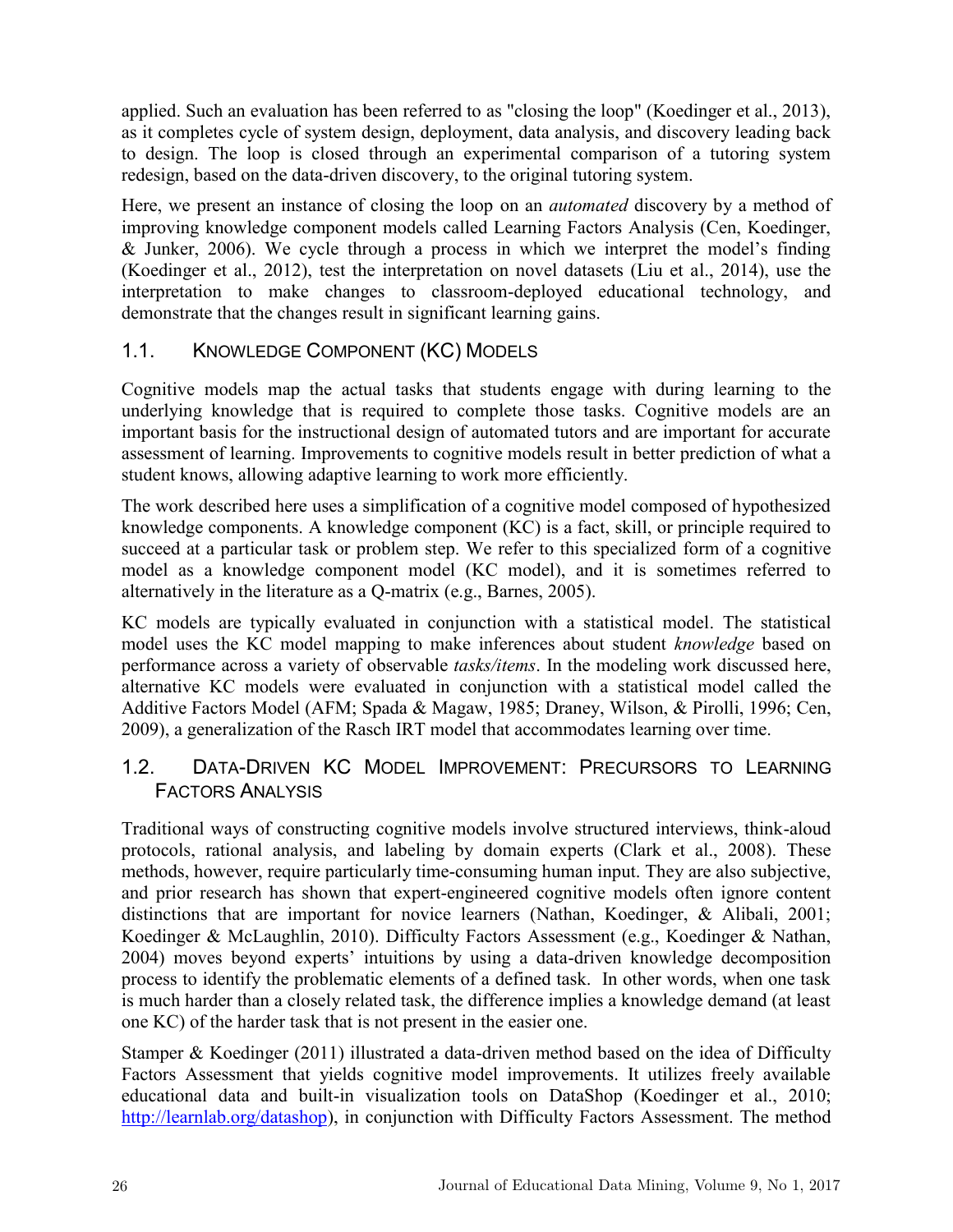for human-mediated cognitive model refinement iterates through the following steps: 1) fit the statistical model with the given KC model, 2) inspect learning curve visualizations and best fitting parameter estimates, 3) identify problematic KCs and hypothesize changes to the KC model, and 4) re-fit the statistical model with the revised KC model and evaluate for improvements.

Through manual inspection of the visualizations of a Geometry data set [\(pslcdatashop.web.cmu.edu/DatasetInfo?datasetId=76\)](http://pslcdatashop.web.cmu.edu/DatasetInfo?datasetId=76), potential improvements to the best existing KC model at the time were identified (Stamper & Koedinger, 2011), using domain expertise to hypothesize about additional (or different) knowledge that might be required on certain items. A new KC model was generated, resulting in significantly better prediction of student performance than the original KC model.

This human-mediated cognitive task analysis method circumvents some of the issues of expert bias by utilizing data to drive KC model refinement and has produced genuine close the loop results (Koedinger et al., 2013). However, it still demands the involvement of significant human effort. In the next section, we describe an advancement that is inspired by Difficulty Factors Assessment but automates the process of generating new KC models based on potential difficulty factors and evaluates them based on predictive accuracy.

#### 1.3. LEARNING FACTORS ANALYSIS (LFA)

Learning Factors Analysis (LFA; Cen, Koedinger, & Junker, 2006) was developed to automate this type of data-driven method of cognitive model refinement. LFA performs a combinatorial search process across hypothesized knowledge components (KCs) drawn from existing cognitive models. It alleviates human effort and error by providing an automated way of improving and evaluating cognitive models. It also outputs the cognitive model with the best predictive accuracy in the form of a symbolic model. As such, LFA greatly eases the burden of interpretation even if it does not automatically accomplish it.

Koedinger and colleagues applied the LFA search process across 11 datasets spanning different domains and different educational technologies, all publicly available from DataShop. This automated discovery process improved KC models' fit to data, beyond the best existing human-generated KC models, across all of the datasets (Koedinger et al., 2012). Due to familiarity with the dataset as well as the domain of geometry, we focused on a geometry dataset (Dataset #76 in DataShop) to interpret why the best-fitting KC model discovered by LFA might be better than the previously best-fitting human-generated KC model.

In the present research, we tested the generalizability of this interpretation to a completely novel dataset (new school and non-identical problem content), used the results of these findings to redesign the relevant unit in an intelligent geometry tutor, and assessed the learning improvements driven by the redesign when deployed in a classroom setting.

## 2. INTERPRETING MODEL DISCOVERY AND TESTING GENERALIZATION TO NOVEL DATA

A manual KC model comparison between the best-fitting LFA model and the best-fitting human-generated model revealed one critical difference. The LFA model split circle area items into two separate KCs, one involving forward (i.e., find area given radius) calculations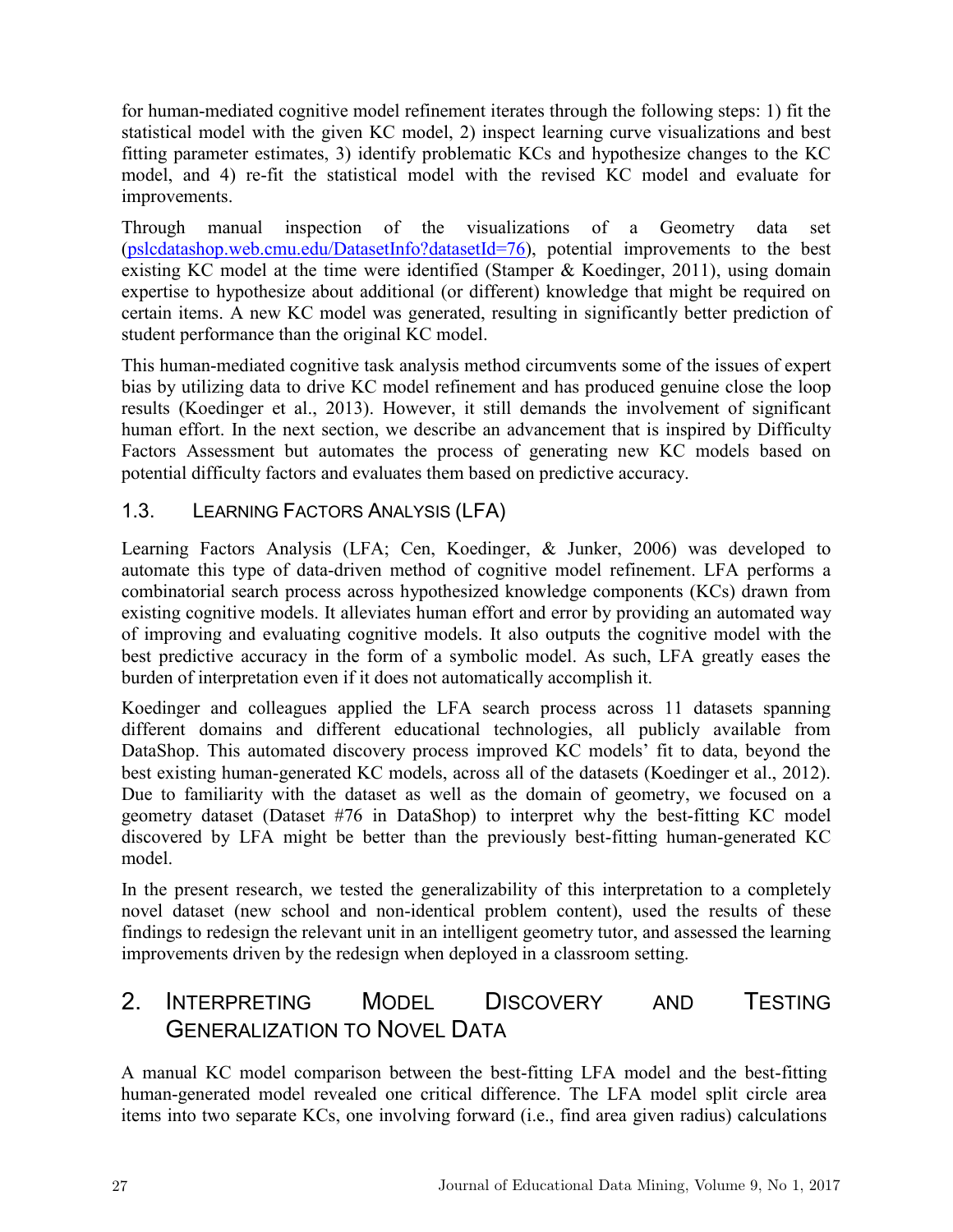and the other involving backward (i.e., find radius given area) calculations. In contrast, the original human-generated model labeled both types of items as a single KC (i.e., circle area). The LFA-discovered model did not do this type of KC split for other shapes in the dataset, which included rectangles, triangles, and parallelograms. Data on student performance corroborated this finding. Applying domain expertise to interpret this KC split, we hypothesized that the automated model improvement might have captured a hidden difficulty factor: knowing when and how to apply a square root operation for backward circle area items. This is not a difficulty that is present in forward circle area items, or for backward items for other shapes' areas.

To assess the external validity of the interpretation beyond the dataset from which the discoveries were made, we tested it on a novel dataset. The goal was not to simply apply the improved model directly to new data (e.g., as in Feng et al., 2009) or to run an exact replication of the study. Rather, we aimed to test whether the interpretation itself held up within the context of novel data relevant to the interpretation but whose structure (i.e., problem types) and properties (i.e., school district, students) differed from those of the original dataset on which the LFA discovery was made.

For example, the tutor unit for the Geometry Area 1996-1997 dataset had only three unique items associated with the circle area backward (i.e., find circle radius given area) computation. It had no items associated with a square area backward (i.e., find square side length given area) computation. We sought to test the generalizability of the interpretation of the LFA finding in a dataset with substantially more backward circle area and square area items, and with more students from a different school district.

To this end, we investigated the shape-area unit of a much more recent dataset, Motivation for Learning HS Geometry 2012 (geo-pa) (Dataset #748 on DataShop). This dataset is an excerpt from regular classroom use of a Geometry Cognitive Tutor (Ritter et al., 2007) by 82 HS students (10th graders) with a total of 72,404 student problem steps. It contains similar shape area modules and questions as the original dataset but has many more (49) unique backward circle area items. It also contains many (57) unique backward square area items. This makes it possible to validate (i.e. by investigating performance on forward and backward circle area and other shape-area items) and generalize (i.e. by investigating performance on forward and backward square area items) our interpretation of the original LFA discovery.

An exploratory analysis of the 2012 dataset reveals a substantially higher proportion of correct first attempts at forward circle (0.89) and square (0.86) area items than backward circle (0.72) and square area (0.59) items, respectively. To validate the specificity of the square root interpretation, we also investigated performance on backward vs. forward items that do not require a square root application. These included other shapes' area calculations, circle circumference items, and square perimeter items. Results of this exploratory analysis are summarized in Figure 1. Except rectangle area items, the differences in forward and backward item performances were specific to cases where the backward calculations required the application of a square root (circle area and square area).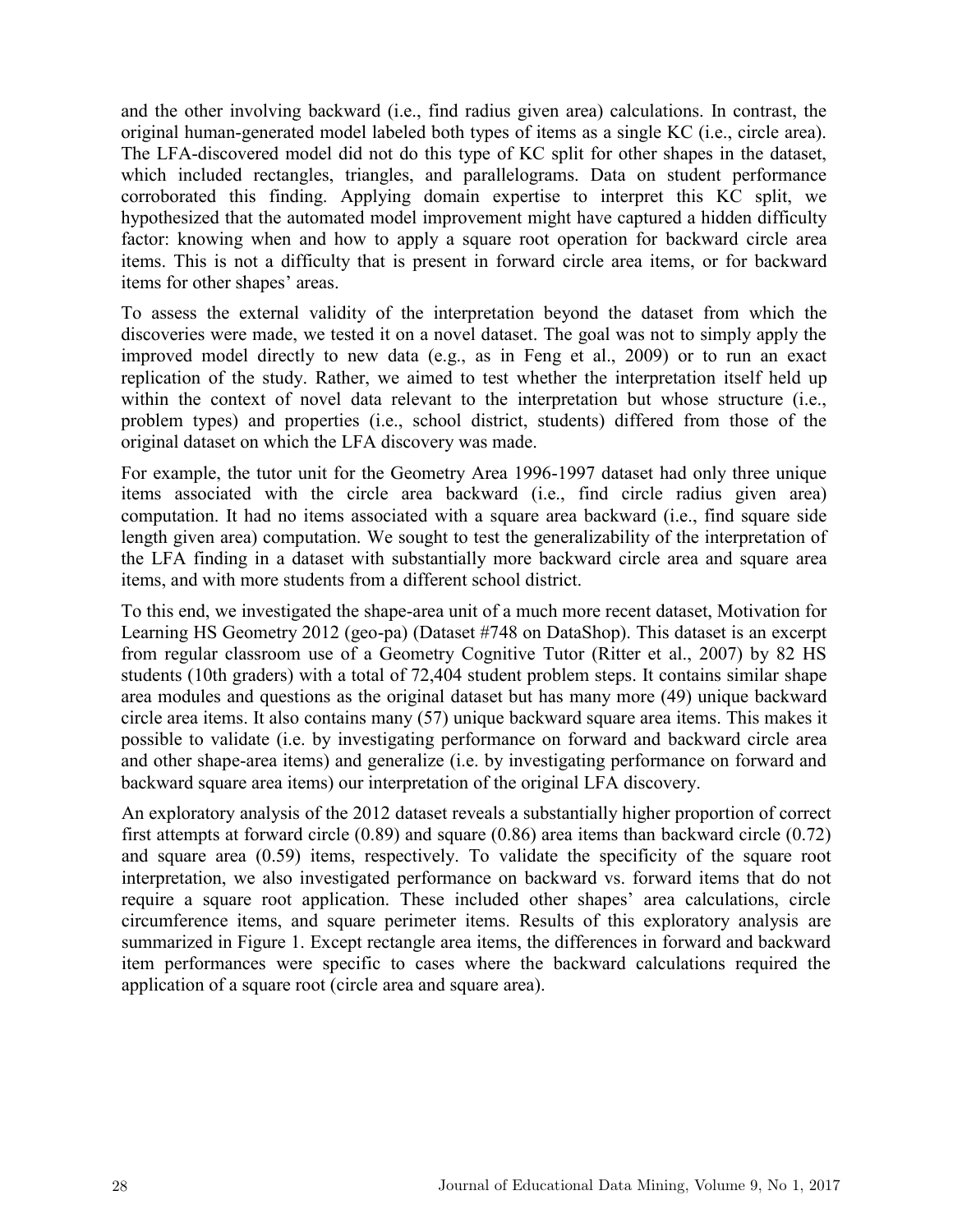

Figure 1: Exploratory analyses investigating the generalization of our hidden square root difficulty hypothesis. Average proportion correct on first attempts at geometry area items, grouped by shape/computation and color-coded based on whether the problem step requires a forward strategy (white), a backward strategy that requires a square root calculation (black), or a backward strategy that does not require a square root calculation (grey)..

To further examine the robustness of our square root hypothesis, we made a KC model comparison. The hypothesis-driven KC model (SQRT SKILL CIR-SQ DISTINCT, 58 KCs) distinguishes forward and backward (F/B) circle and square area items but does not make this F/B distinction for other shapes. We compared this to a KC model that makes no F/B distinctions for *any* shapes (a single 'area' KC for each shape; ALL SHAPES F-B MERGED, 56 KCs). This KC model is analogous to the original human-generated model for the Geometry Area 1996-1997 dataset in which LFA discovered the circle area KC split. To test the specificity of the square root hypothesis, we also made a comparison with a KC model that makes F/B distinctions for *all* shape-area items (ALL SHAPES F-B DISTINCT, 66 KCs).

The models were evaluated using Akaike Information Criterion (AIC), Bayesian Information Criterion (BIC), and 10-fold cross validation. Due to the random nature of the folding process, we repeated each type of 10-fold cross validation (item-stratified and student-stratified) 20 times and calculated the RMSE on each run, as has been done in previous work to handle this run-to-run variability (Koedinger et al., 2012). In Table 1, we report the average root mean square error (RMSE) values across 20 runs each of 10-fold item-stratified and 10-fold student stratified CV. The SQRT SKILL: CIR-SQ DISTINCT model performs best by BIC, itemstratified, and student-stratified CV measures. Consistent with our previous work comparing machine-discovered models to baseline models (Koedinger et al., 2012), we focus on itemstratified cross validation as the primary metric, because we are concerned with improving cognitive tutors. Item stratified cross validation corresponds most closely with a key tutor decision of selecting the next problem type. Furthermore, the BIC measure concurs with the item-stratified cross validation results in suggesting that the SQRT SKILL CIR-SQ DISTINCT model is the best-performing model.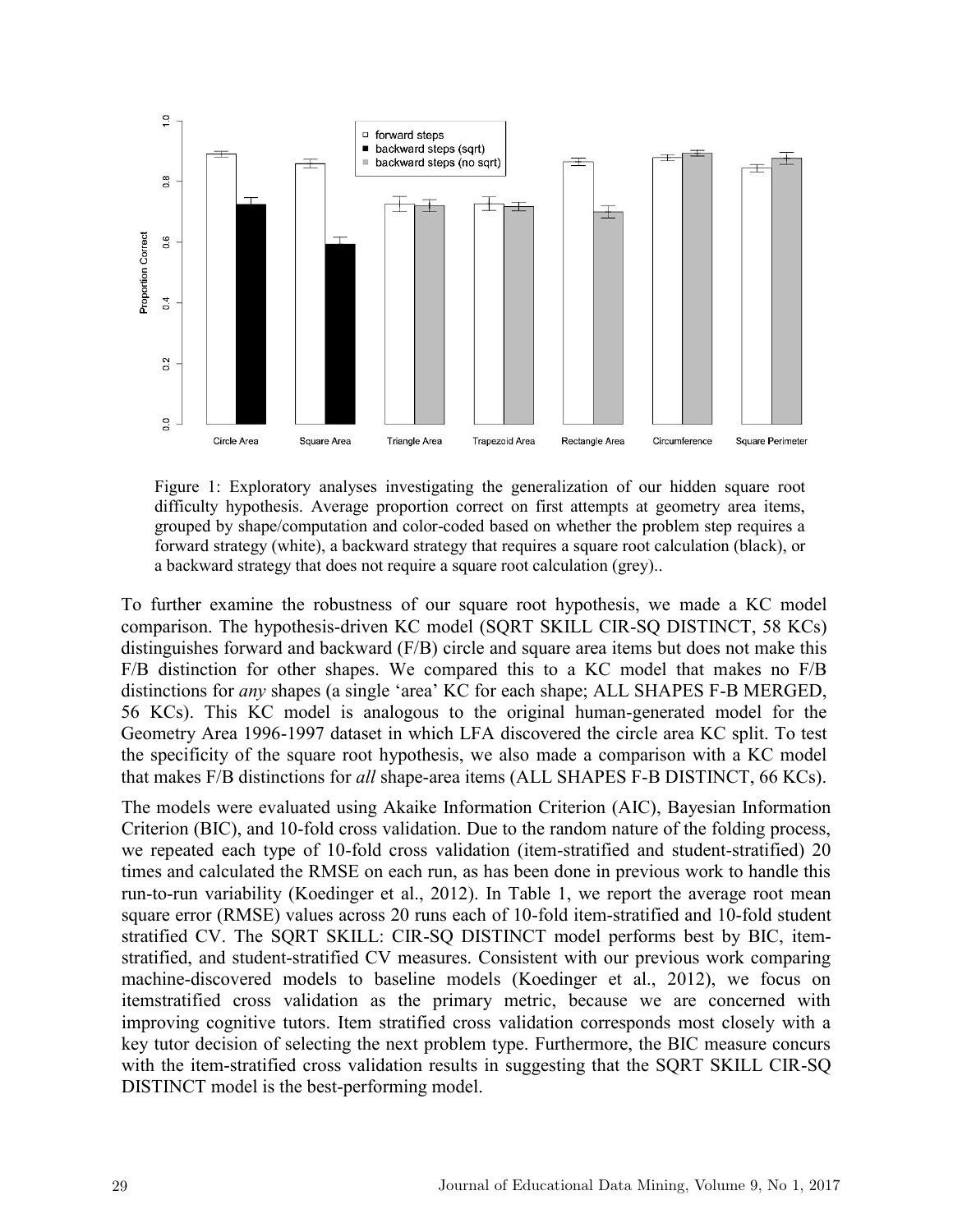Table 1: Comparison between prediction accuracies of the four hypothesis-driven KC models, evaluated using AIC, BIC, and both item-stratified and student-stratified 10-fold cross validation. Results are reported as the average root mean-squared error (RMSE) values across twenty runs of 10-fold cross validation. The best-performing model, by each of the measures, is bolded.

| <b>Model Name</b>                     | # KCs | AIC.  | <b>BIC</b> | <b>Item-Stratified Cross</b><br><b>Validation RMSE</b> | <b>Student-Stratified Cross</b><br><b>Validation RMSE</b> |
|---------------------------------------|-------|-------|------------|--------------------------------------------------------|-----------------------------------------------------------|
| ALL SHAPES: F-B<br>MERGED             | 56    | 20992 | 22652      | 0.28208                                                | 0.28702                                                   |
| ALL SHAPES: F-B<br><b>DISTINCT</b>    | 66    | 20839 | 22670      | 0.28104                                                | 0.28588                                                   |
| SQRT SKILL: CIR-SQ<br><b>DISTINCT</b> | 58    | 20857 | 22551      | $0.28087*$                                             | 0.28584                                                   |

The superior performance of SQRT SKILL CIR-SQ DISTINCT over ALL SHAPES F-B MERGED (on all measures) supports and extends the original LFA finding that splitting F/B on circle and square area items is better than leaving the KCs merged. Notably, SQRT SKILL CIR-SQ DISTINCT even performs better, by cross validation and BIC measures, than the ALL SHAPES F-B DISTINCT, the KC model that contains the same F-B distinctions for circle and square but with more fine-grained distinctions for other shapes. This validates the specificity of the square root operation hypothesis.

Thus, there is good evidence that treating forward and backward calculations as distinct KCs specifically for circle and square area items but not other shape-area items predicts student learning best. This demonstrates that our interpretation of the initial automated cognitive modeling discovery generalizes to both novel students and novel problem types.

## 3. CLOSING THE LOOP: TUTOR REDESIGN AND DEPLOYMENT IN THE CLASSROOM

By isolating improvement in an interpretable component of student learning, elements of instructional design can be modified to more efficiently address student learning. An improved cognitive model can be used in multiple possible ways to redesign a tutor (Koedinger et al., 2013). These include adding or deleting KCs that are tracked in knowledge tracing, creating new tasks to scaffold difficulties, adding/changing feedback or hint messages, and resequencing (positioning problems requiring fewer KCs before ones needing more).

We created an intelligent tutoring system covering the shape-area unit and resembling the geometry tutoring system that had produced the original "discovery" dataset. This was the control tutoring system. Based on the interpreted KC model improvements discovered by LFA, we created a redesigned tutoring system that included separate knowledge-traced KCs differentiating forward and backward circle and square area items. For other shapes, the forward and backward area items remained merged within single shape-area KCs for each shape. The KC differentiation for circle and square area items leads to changes in knowledge tracing which, in turn, lead to different amounts of practice on forward vs. backward items. Students using the revised tutor should receive increased practice on backward circle and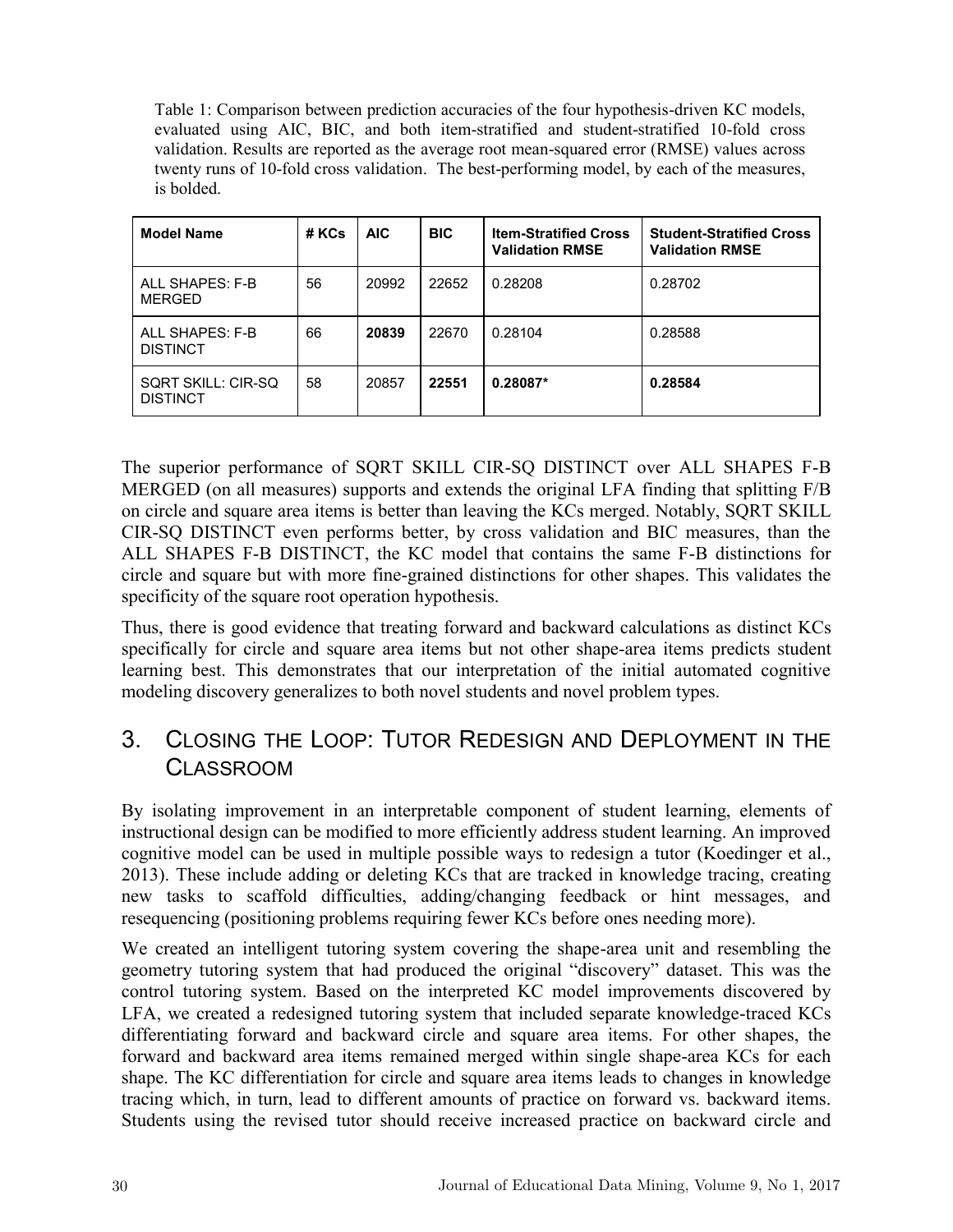square area items relative to items tagged with other KCs. We also made small modifications to the interface and hints given on backward circle and square area items to better scaffold application of the square root.

#### 3.1. METHODS

#### 3.1.1. Design of Geometry Tutoring Systems

In developing this study, a key initial decision was what the control condition should be. While a natural choice would have been the original tutor that generated the dataset on which LFA's discovery was made, it was not possible because we did not have access to the tutoring technology used to generate the original dataset. Thus, we re-created a tutor that was as similar as possible to the original tutor using freeware called Cognitive Tutor Authoring Tools (Aleven et al., 2006). This tutor was deployed for the "control" condition of our study.

The control tutoring system contained problem content extremely similar to the system that originally generated the original dataset. It included problems in which students had to apply shape-area formulas to triangles, rectangles, squares, circles, and parallelograms. The problem base for this tutoring system included fewer backward circle area items (9) than forward circle area items (24), just as in the original discovery dataset (3 backward circle area items; 19 forward circle area items). There were an equal number of forward and backward square area items, none of which were present in the original discovery dataset. These were included to fairly test the redesign around the square root difficulty interpretation beyond only circle area problems. For all shapes, forward and backward area items were merged into a single KC. That is, there was one KC for each shape (e.g., triangle area, circle area).

We then modified this tutor based on our interpreted LFA discovery to create the "redesigned" condition of the study. The redesigned tutoring system had forward and backward KCs split in knowledge tracing for only circles and squares.

One of the necessary differences between the control and redesigned tutoring systems was the number of skills tracked (the redesigned system had two additional skills, backward circle area and backward square area). That is, students would likely have to complete more problems overall in the redesigned tutor to reach mastery on all skills. Ideally, we would have handled this issue by controlling for time on tutor. We proposed this to the teachers with the caveat that this meant some students would not have a chance to complete all skills to mastery. The teachers, however, wanted every student to have an opportunity to complete the tutor to mastery and were only willing to participate in the study under this condition.

Thus, we adjusted initial parameters to try to equate for overall time-on-tutor with the control tutoring system. The learning rate parameters for the split forward/backward circle and square area KCs in the redesigned condition<sup>1</sup> were slightly higher than those for the merged circle and square area KCs for the control condition. The parameters for the remainder of KCs were

 $\overline{a}$ 

<sup>&</sup>lt;sup>1</sup> BKT parameters. Control condition (circle area, square area KCs):  $P(L_0)=0$ ,  $P(L_T)=0.03$ ,  $P(G)=0.2$ ,  $P(S)=0.2$ . Redesigned condition (circle & square area forward & backward KCs):  $P(L_0)=0$ ,  $P(L_T)=0.05$ ,  $P(G)=0.2$ ,  $P(S)=0.2$ .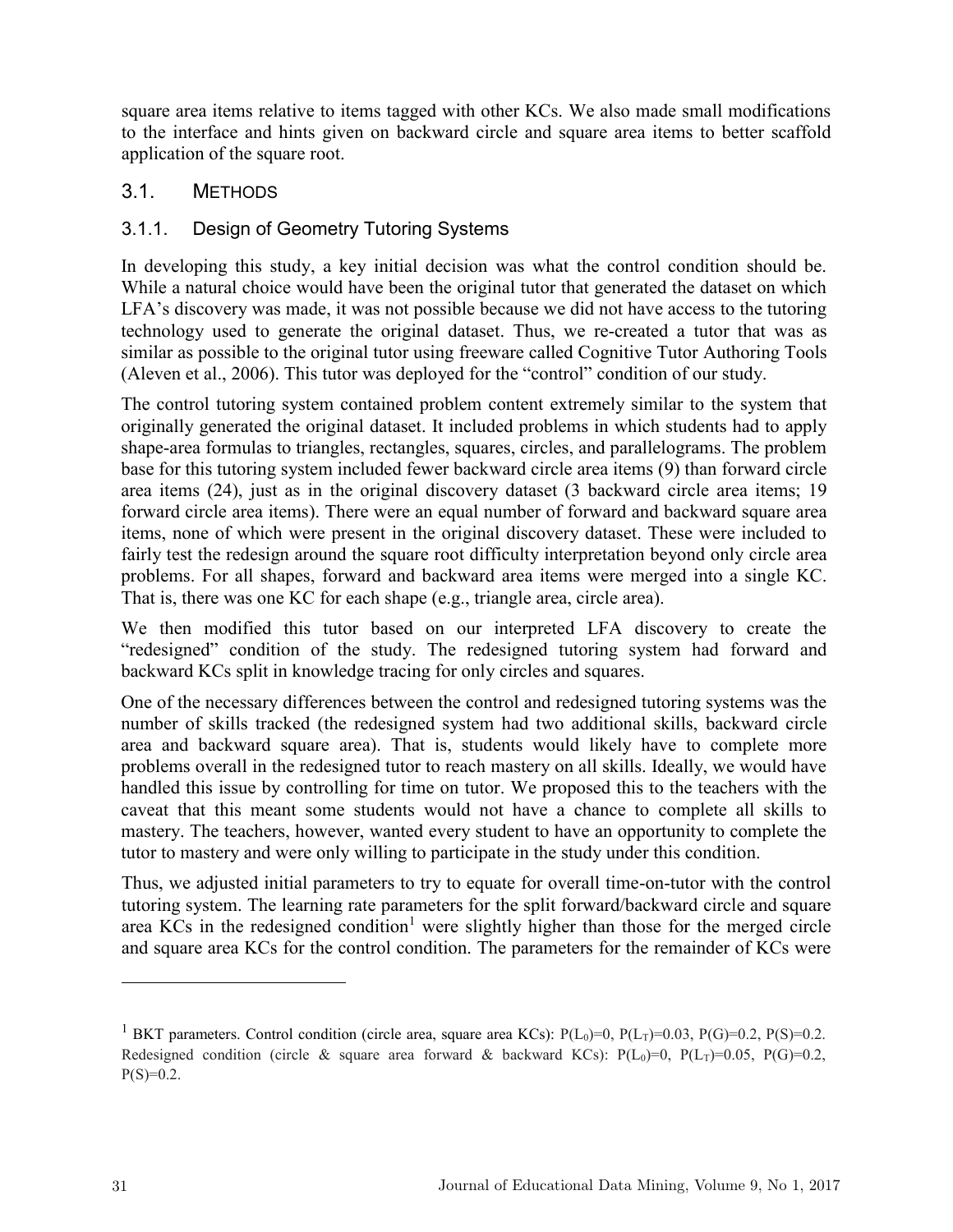the same between the conditions. Since knowledge tracing depends so strongly on the actual performance of students, though, there is no way to ensure that a static set of parameters can yield the same amount of total practice between conditions for every sequence of corrects/incorrects. Thus, we also conducted post-hoc analyses of the process data to quantify actual time-on-tutor and problems completed and ensure that there were no significant differences between conditions.

|                                      | <b>GUI</b>                                                                                        | <b>Hints</b>                                                                                                                                                                                                        | Knowledge-Traced<br><b>Skills</b>                                                                                                                   | <b>BKT</b> Parameters                                                                                                                                                        |
|--------------------------------------|---------------------------------------------------------------------------------------------------|---------------------------------------------------------------------------------------------------------------------------------------------------------------------------------------------------------------------|-----------------------------------------------------------------------------------------------------------------------------------------------------|------------------------------------------------------------------------------------------------------------------------------------------------------------------------------|
| Control Tutoring<br>System           | No scaffolding<br>for square root.                                                                | First-level hint for<br>backward circle and<br>square area items did<br>not contain any mention<br>of the square root. All<br>other hints were the<br>same between<br>conditions.                                   | Parallelogram Area<br>Triangle Area<br>Rectangle Area<br>Square Area<br>Circle Area                                                                 | Same parameters<br>$[P(L_0)=0,$<br>$P(L_T)=0.03$ ,<br>$P(G)=0.2$ ,<br>$P(S)=0.2$ ] for all<br>skills.                                                                        |
| Redesigned<br><b>Tutoring System</b> | Scaffolding to<br>draw attention<br>to the need to<br>apply a square<br>root (see<br>Appendix 1). | First-level hint for<br>backward circle and<br>square area items did<br>contained <i>additional</i><br>text to prompt<br>application of the<br>square root. All other<br>hints were the same<br>between conditions. | Parallelogram Area<br>Triangle Area<br>Rectangle Area<br>Forward Square Area<br>Backward Square Area<br>Forward Circle Area<br>Backward Square Area | Same parameters as<br>control condition<br>except for a higher<br>$P(L_T)=0.05$ for<br>circle and square<br>area skills (to try to<br>control for overall<br>time on tutor). |

Table 2. Summary of differences between the control and redesigned tutors.

The redesigned tutoring system also included a first-level hint that targeted the application of the square root on backward circle and square area items. For example, the redesigned tutor's first-level hint for backward circle area items states: "The formula for the area of a circle is  $A=R^2*pi$  (radius squared times pi). You can find R by taking the SQUARE ROOT of R^2." The control tutor's corresponding first-level hint states only the first part: "The formula for the area of a circle is  $A=R^2*pi$  (radius squared times pi)." The remaining hint levels were the same for the two conditions. Finally, the redesigned tutoring system included additional interface scaffolding to draw attention to the square root function. Appendix 1 shows a comparison of the interface, between conditions, for the same backward circle area problem screen.

Both versions of the tutoring system used four-parameter Bayesian Knowledge Tracing (Corbett & Anderson, 1995) to determine when students had mastered each KC. Students stopped receiving practice problems that only required a KC that they were estimated to have mastered already (95% probability) based on Bayesian Knowledge Tracing.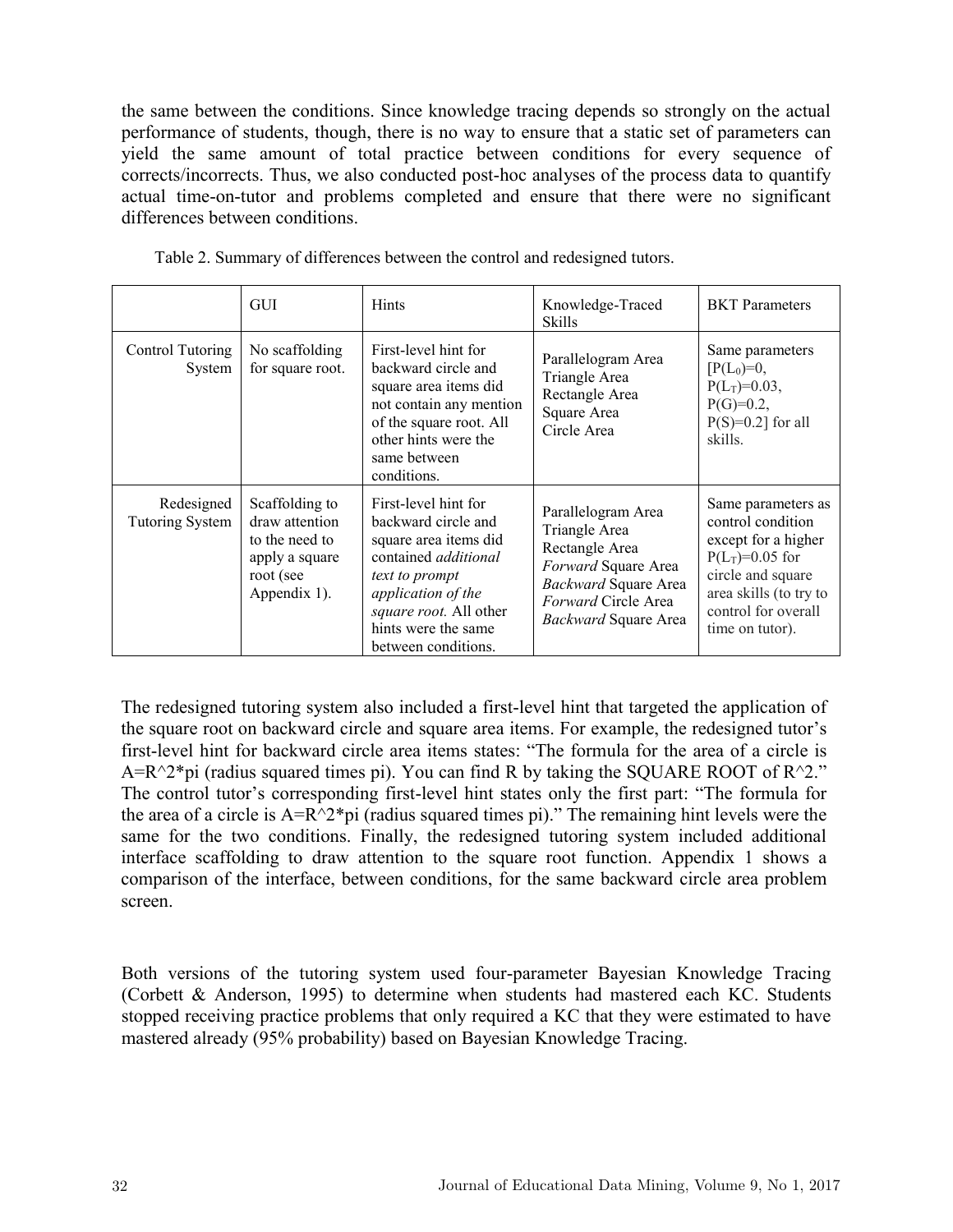#### 3.1.2. Classroom Experiment

115 students across six geometry classes at a public high school in the greater Pittsburgh region were enrolled in the study. They were randomly assigned, at the individual student level, to either the control condition (57 students) or the redesigned condition (58 students). Of the total enrolled students, 91 completed both the pre-test and post-test and were present for at least one class period of tutor use (49 students in the control condition, 42 students in the experimental condition). We performed a chi-square test to ensure that there was no differential attrition based on condition. Based on this test there was no relationship between condition and the resulting number of students who completed the full study,  $X^2$  (1,  $N = 91$ ) = 0.54,  $p = 0.46$ . Because the results of interest were primarily pre-test-post-test gains as the result of condition differences in tutor experience, we restricted our analyses to these 91 students.

The study took place across five consecutive school days. On the first day, students completed a pre-test consisting of 12 questions. Of these questions, three were backward area problems that required the application of a square root (two were "given area, find radius" circle problems, and one was a "given area, find side length" square problem). There were two pretest forms alternately given to adjacent students to deter cheating. The problems were identical across the two forms but problem order was reversed. On days 2, 3, and 4, students moved at their own pace through the shape-area geometry tutor to which they were randomly assigned. They completed problems for each knowledge-traced KC until the KC was estimated to be mastered based on Bayesian Knowledge Tracing. On the final day, students completed a post-test consisting of 12 questions. The problems were identical to those on the pre-test forms but with slightly different numbers.

#### 3.2. RESULTS

To ensure that students did in fact learn from pre- to post-test across both conditions, we first ran a one-way repeated measures ANOVA with test (pre vs. post) as the factor and test score as the outcome. Results indicated that students' test scores were significantly different at the two testing points  $[F(1,90)=61.06, p < 0.0001]$ . This was driven by post-test scores (mean = 0.78) being significantly higher than pre-test scores (mean  $= 0.61$ ).

A one-way ANOVA showed pre-test scores were not significantly different depending on the condition students were in [F(1,89)=0.793, p=0.376]. Post-test scores *were* significantly different depending on the condition students were in [F(1,89)=5.04, p = 0.027, Cohen's d = 0.47]. Table 3 and Figure 2 summarize the pre-test and post-test results by condition.

We ran a linear regression with pre-test total scores and condition as predictors of post-test total scores. Unsurprisingly, pre-test scores significantly predict post-test scores ( $\beta$  = 0.59, p < 0.001). Controlling for pre-test scores, condition also significantly predicts post-test scores ( $\beta$ )  $= 0.09$ ,  $p = 0.027$ ). The redesigned condition had significantly higher post-test scores (mean  $=$ 0.85) than the control condition (mean  $= 0.73$ ), even when controlling for their pre-test scores (redesigned condition mean  $= 0.63$ ; control condition mean  $= 0.58$ ).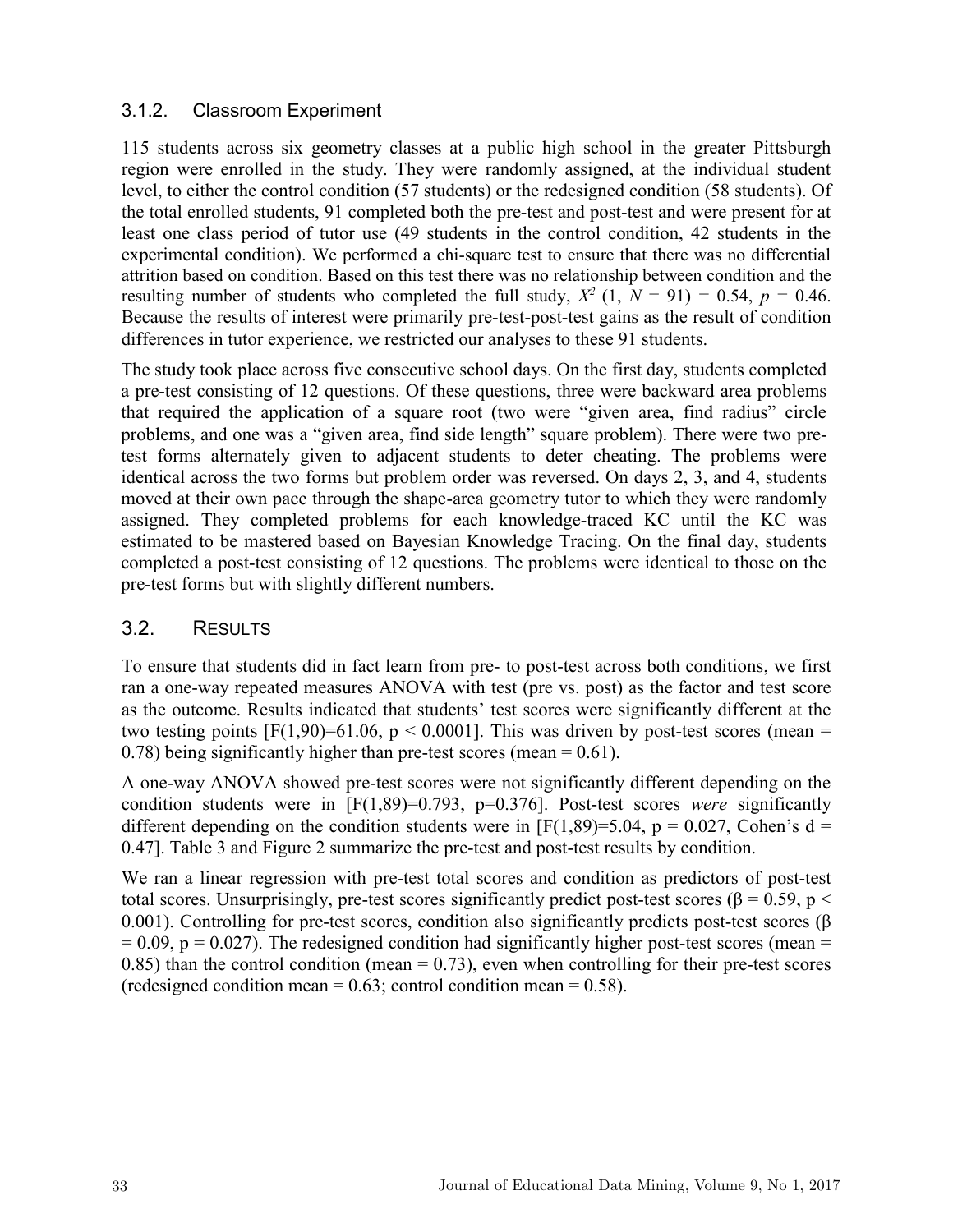|                      | <b>Pre-test Score</b> | Post-test Score |
|----------------------|-----------------------|-----------------|
| Control Condition    | 0.58(0.04)            | 0.73(0.04)      |
| Redesigned Condition | 0.64(0.05)            | 0.85(0.03)      |

Table 3. Mean and standard errors of the pre-test and post-test scores for each condition.



Figure 1: Summary of pre- to post-test learning gains by condition. The redesigned tutoring system yielded higher post-test outcomes than did the control tutoring system, after controlling for pre-test scores.

The changes in the redesigned condition were created to help students overcome the hidden difficulty of knowing when and how to apply the square root operation on certain backward circle area items. Thus, we would predict that any advantages exhibited by the redesigned condition in their post-test outcomes should be primarily driven by better performance on problems requiring backward circle or square area calculations. We tested this prediction by examining condition differences on a post-test subscore composed of only the three problems requiring a square root application. The effect of condition on this subscore (β = 0.13, p = 0.034) was significant in a regression that again controlled for pre-test scores. We then examined condition differences on the post-test subscore composed of all the problems that did not require a square root application, and condition was not a significant predictor of this subset of problems ( $\beta$  = 0.06, p = 0.085) when controlling for pre-test score. This suggests that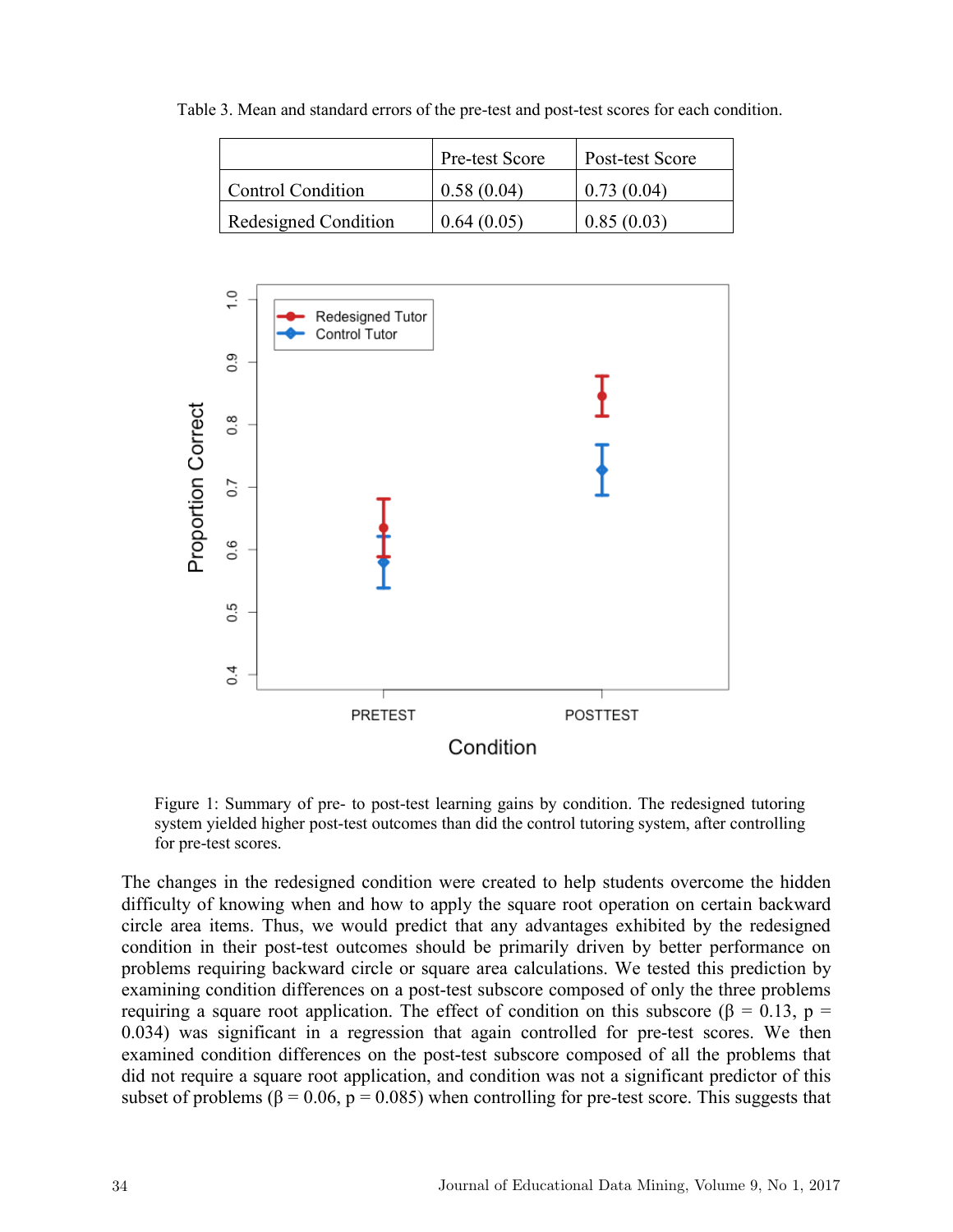the relatively greater post-test improvements in the redesigned condition were predominantly driven by performance on the problems that required applying a square root.

*Total time-on-tutor.* One of the anticipated effects of the redesigned tutoring system was increased practice on backward circle and square area items. Without any other adjustments, this would lead to the redesigned condition receiving overall more practice than the control condition. To control for this, we had adjusted the circle and square area parameters between conditions so that the redesigned condition would receive less practice on each of the split KCs (e.g., "find area given radius"; "find radius given area") for circles and squares than the control condition would receive on a merged KC (e.g., "circle area"). Since Bayesian Knowledge Tracing depends so strongly on the actual performance of students, though, it is not possible for any set of fixed parameters to yield the same amount of total practice between conditions for every sequence of corrects/incorrects. Thus, we conducted some post-hoc analyses on actual practice time and problems completed across the two conditions.



Figure 2: Violin plots showing the kernel density distributions and boxplots for total time-ontutor in the two experimental conditions.

The distributions for total time-on-tutor for the two conditions were not normal based on Wilkes-Shapiro Tests (W=0.77,  $p<0.001$  for the Control condition; W=0.93,  $p=0.01$  for the Redesigned condition). Considering this, we conducted a Mann-Whitney U test, which is a nonparametric test of the null hypothesis that it is equally likely that a randomly selected value from one sample will be less than or greater than a randomly selected value from a second sample. Mean times-on-tutor in the Control and Redesigned groups, respectively, were 105.4 and 111.6 minutes. The distributions in the two groups did *not* significantly differ (Mann– Whitney  $U = 797$ ,  $n_1 = 42$ ,  $n_2 = 49$ ,  $p = 0.07$ ).

Furthermore, to ensure that any marginal differences in time-on-tutor did not explain the preto post-test gains, we also conducted a linear regression using log-transformed total time-ontutor (to correct for normality), in addition to pre-test scores and condition, to predict post-test scores. Condition remained a significant predictor ( $\beta = 0.084$ ,  $p = 0.035$ ) of post-test scores, and total time-on-tutor was not a significant predictor of post-test scores ( $\beta = 0.015$ ,  $p =$ 0.824).

*Interaction between condition and practice.* Based on the theory behind the redesign, we expected the redesigned condition to have gotten more practice on backward circle and square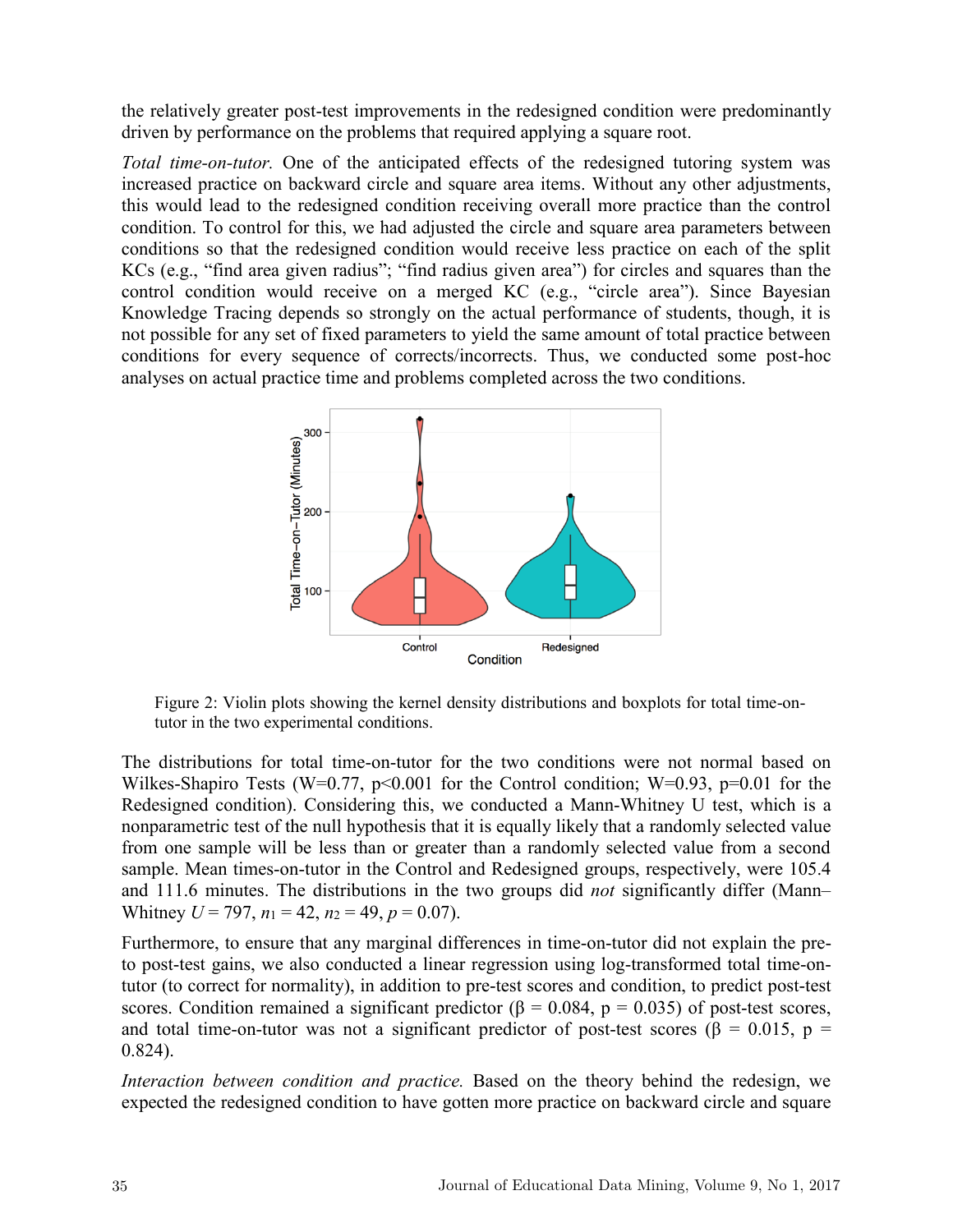area items than the control condition. We also expected the control group to have gotten relatively more practice on the corresponding forward circle and square area items. In an ANOVA using condition (control, redesigned) and item type (forward, backward) to predict total circle and square area problems completed, we did observe a significant interaction between condition and item type  $[F(1,1) = 29.91, p < 0.0001]$ . The redesigned condition completed more backward circle and square area items (mean = 13.4) than the control condition (mean  $= 5.75$ ) did, whereas the control condition completed more forward items (mean  $= 12.3$ ) than the redesigned condition (mean  $= 11.5$ ) did. Although the differences in total circle and square area items completed were not perfectly controlled for by the initial parameter adjustments, the direction of interaction between condition and practice were aligned with the hypothesized changes expected from the tutor redesign.

## 4. DISCUSSION

In the present work, we interpreted and acted upon a particular automated discovery (Koedinger et al., 2012) produced by Learning Factors Analysis (LFA) in a geometry dataset covering shapes' areas and perimeters. The automated discovery split circle area items into two separate KCs, one characterizing forward calculations (e.g., find area given radius) and the other for backward calculations (e.g., find radius given area). Since it made this split specifically for circle area items but not for other shape-area items, we interpreted the split as indicating a difficulty applying and/or knowing to apply the square root. To validate this interpretation on novel data, we conducted exploratory analyses on error rates in a novel dataset that additionally contained square area items (which are relevant to the interpretation but were not present in the original discovery dataset). The results of these analyses largely confirmed that application of the square root was a hidden difficulty factor. We also constructed an interpretation-aligned KC model (KCs split for shapes requiring a square root application in the backward computation). We showed that this KC model fit the novel dataset better than both a more conservative (a single KC representing each shape-area formula) and a more liberal (KCs split forward vs. backward for every shape-area formula).

Generalizing the interpretation of the automated discovery to novel data provided a more robust validation of its plausibility and relevance to future pedagogy. With this in mind, we continued on to "close the loop" by redesigning and deploying a tutoring system based on the interpretation. For a controlled comparison, we designed a baseline "control condition" geometry tutoring system to mimic, as closely as possible, the system that generated the original dataset. We then redesigned several features of the control geometry tutoring system to improve scaffolding and practice on the items that required a square root application. This served as the "redesigned condition" tutor. Finally, we assessed the learning improvements for each condition and showed that the redesigned tutoring system led to higher post-test outcomes when controlling for pre-test scores.

To our knowledge, this is the first-ever demonstration of experimentally closing the loop on an *automated* KC model improvement. It is also one of relatively few efforts to "close the loop" on educational data mining discoveries more generally. Our process underscores the importance of considering the interpretability and actionability of educational data mining results if the ultimate goal is to move beyond predictive accuracy to improve learning outcomes, learning theory, or both. The interpretation of the LFA discovery was critical to a number of the redesign changes we made that led to improved learning outcomes. Though it would have been possible to simply "copy" the newly-discovered KC model, resulting only in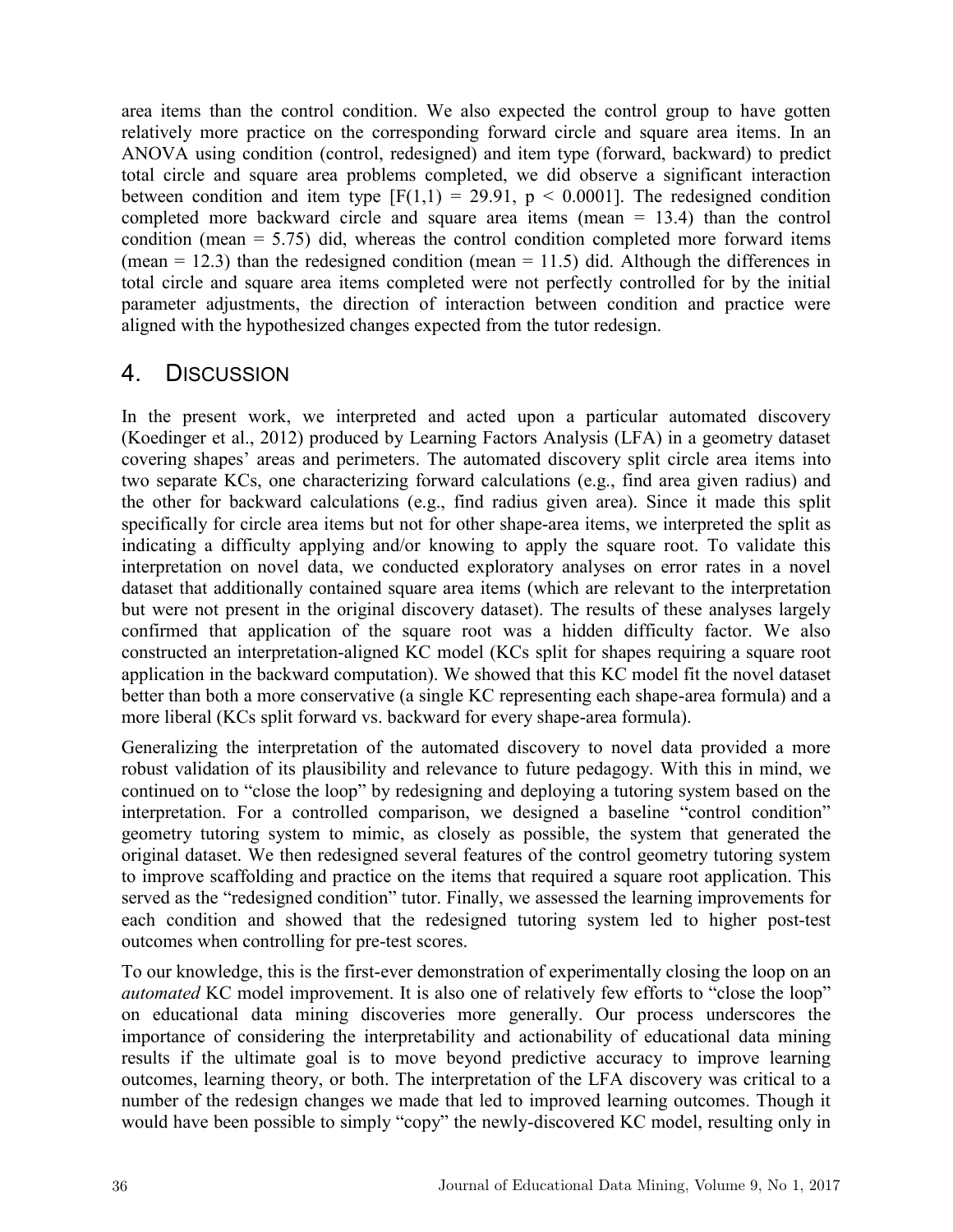the split of forward vs. backward circle area items for knowledge tracing, we made a number of additional changes that would not have been possible without the interpretation. Specifically, we would not have known to make the same forward vs. backward split for square area problems, and we wouldn't have known how to modify the hints or introduce scaffolding to the interface to target the application of the square root skill.

There are many interesting educational data mining discoveries that have resulted in advancements that are difficult or impossible to interpret. A key aspect of LFA that we believe led to interpretable results is the up front, human-in-the-loop aspect of its feature selection. LFA derives new variables from existing, expert-labeled variables using simple split, merge or add operators. It starts with independent variables that map to clearly defined constructs, since they are based on human-labeled KCs. Incorporating some human time and effort into defining and labeling these independent variable features up front can greatly improve the interpretability and actionability of subsequent data mining efforts. The fact that methods like LFA initially requires human input has been cited as a limitation (e.g., González-Brenes & Mostow, 2012) in in arguments favoring purely automated methods of discovering KC models. We argue, however, that it is precisely this "human-in-the-loop" feature that leads the results of such modeling efforts to be interpretable. There have been a number of recent efforts to fully automate the process of discovering KC models (González-Brenes & Mostow, 2012; Lindsey, Khajah, & Mozer, 2014). These methods have much to recommend, dramatically reducing demands on human time and producing competitive results in predictive accuracy. However, the resulting KC models of these efforts have not been interpreted or acted upon with respect to improving instruction.

Other modeling efforts that have included a "human-in-the-loop" component, like Ordinal SPARFA-Tag (Lan et al., 2013), have yielded considerably more interpretable cognitive models than alternative methods. Although any final interpretations of modeling efforts are necessarily made by humans, methods like LFA and Ordinal SPARFA-Tag greatly improve the likelihood of generating sensible resulting models by incorporating the human effort up front. In fact, comparing the original SPARFA model (Lan et al., 2014), which only incorporates concept tags post-hoc, to Ordinal SPARFA-Tag, which incorporates domain expert concept tags in the model development process up front, shows that the latter model results in more interpretable cognitive models.

A method such as LFA, however, does have limitations in degree to which it can produce KC model discoveries. It does require an initial KC model (which does not always exist for educational data) and hypothesized difficulty factors that can be used to attempt splits and merges. Because of these features, it cannot produce large structural changes to KC models. We encourage future work that builds upon the strengths of an algorithm such as LFA but allows for automated discoveries of larger structural changes to KC models that remain interpretable and actionable.

We have highlighted many advantages of emphasizing interpretability in educational data mining. It must be acknowledged, however, that there are automated discoveries that can potentially be applied directly to improve learning without an interpretation. Developing automated detectors of student behaviors or affective states is a class of educational data mining within which models have led to successful interventions without interpreting what exactly the detectors have learned (see D'Mello et al., 2014 for a review). For example, Baker and colleagues (2006) used a machine-learned detector (Baker et al., 2004) of "gaming the system" behavior to determine when to intervene, via an animated agent, while students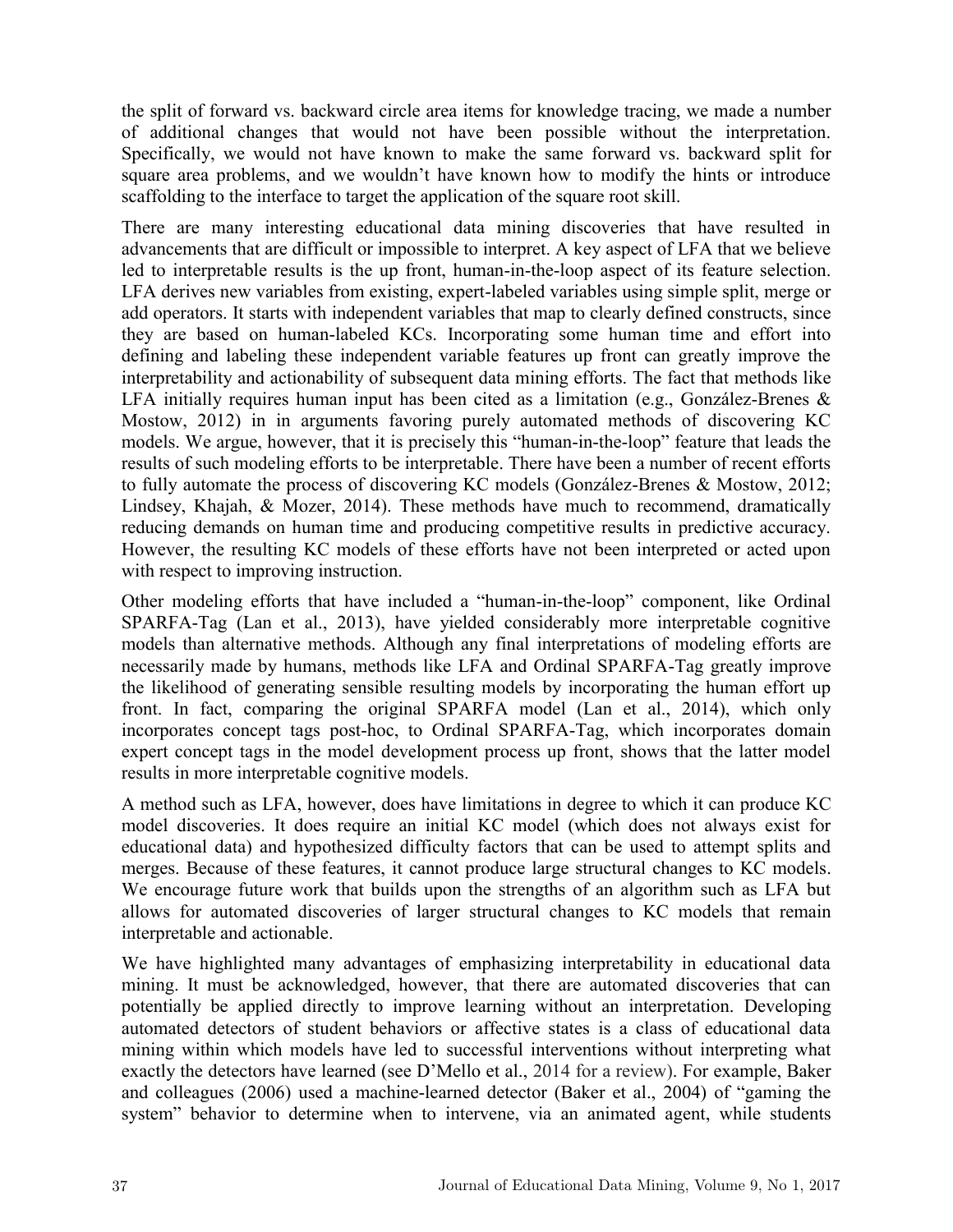engaged with an intelligent tutoring system. They showed that students who received detectorbased interventions exhibited less gaming and comparatively better learning outcomes than those who did not receive such interventions.

However, even educational data mining results that could be experimentally applied without an interpretation are rarely brought back to the classroom. Recent progress in the field has remained largely theoretical with respect to impact on learning outcomes and efficiency. We encourage the field to devote more attention towards model interpretability and efforts to experimentally close-the-loop.

Towards identifying the truly robust EDM findings that are more likely to yield genuine learning gains, we note that our confidence in the interpreted LFA discovery was greatly supported by its generalization to a novel dataset and to novel problem types. Thus, moving beyond predictive accuracy to assess models based on generalization to novel data (from entirely different populations and contexts), and on predicting external outcomes such as preto post-test gains, will help the field produce more interpretable, explanatory, and/or actionable outcomes.

### 5. ACKNOWLEDGEMENTS

This research was supported in part by the Institute for Education Sciences (training grant #R305B110003 to RL) and the National Science Foundation (#SBE-0836012). Ideas expressed in this material are those of the authors and do not necessarily reflect the views of the IES or the NSF. We thank Mimi McLaughlin for help with data analysis and Justin Aglio for help recruiting classrooms for the study.

## 6. REFERENCES

- ALEVEN, V., SEWALL, J., MCLAREN, B.M., AND KOEDINGER, K.R. 2006. Rapid authoring of intelligent tutors for real-world and experimental use. In *Proceedings of the 6th ICALT*. IEEE, Los Alamitos, CA, pp. 847-851.
- BAKER, R. S., CORBETT, A. T., AND KOEDINGER, K. R. 2004. Detecting student misuse of intelligent tutoring systems. In *Proceedings of the 7th International Conference on Intelligent Tutoring Systems*, 531-540.
- BAKER, R. S., CORBETT, A. T., KOEDINGER, K. R., EVENSON, S. E., ROLL, I., WAGNER, A. Z., NAIM, M., RASPAT, J., BAKER, D. J., AND BECK, J. 2006. Adapting to when students game an intelligent tutoring system. In *Proc Int Conf on Intelligent Tutoring Systems*, 392-401. Jhongli, Taiwan.
- BARNES, T. 2005. The Q-matrix method: Mining student response data for knowledge. In *Proceedings of AAAI 2005: Educational Data Mining Workshop*, 978–980.
- BERNACKI, M. 2012. Motivation for learning HS geometry 2012 (geo-pa). [pslcdatashop.web.cmu.edu/DatasetInfo?datasetId=748](http://pslcdatashop.web.cmu.edu/DatasetInfo?datasetId=748)
- CEN. H. Generalized learning factors analysis: improving cognitive models with machine learning. Doctoral Dissertation, Machine Learning Department, School of Computer Science, Carnegie Mellon University, Pittsburgh, Pennsylvania, 2009.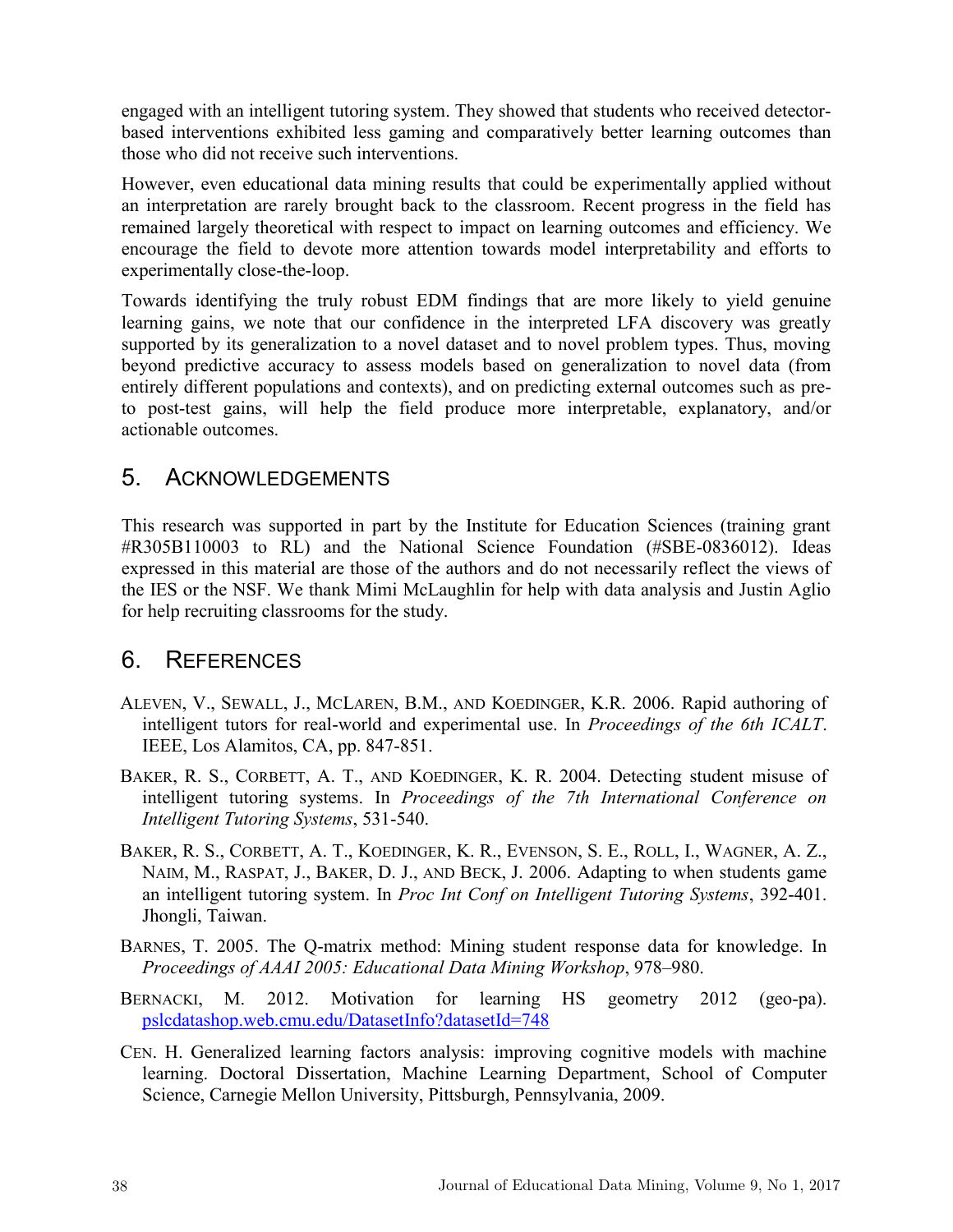- CEN, H., KOEDINGER, K. R., AND JUNKER, B. 2006. Learning Factors Analysis: A general method for cognitive model evaluation and improvement. In *Proceedings of the 8th International Conference on Intelligent Tutoring Systems,* 164-175. Berlin: SpringerVerlag.
- CLARK, R. E., FELDON, D., VAN MERRIËNBOER, J., YATES, K., & EARLY, S. 2008. Cognitive task analysis. In Spector, J. M., Merrill, M.D., van Merriënboer, J., & Driscoll, M.P. (Eds.), Handbook of research on educational communications and technology (3rd ed.). Mahwah: Lawrence Erlbaum.
- CORBETT, A. T. AND ANDERSON, J. R. 1995. Knowledge tracing: Modeling the acquisition of procedural knowledge. *User Modeling & User-Adapted Interaction*, 4, 253-278.
- DRANEY, K., WILSON, M., & PIROLLI, P. (1996). Measuring learning in LISP: an application of the random coefficients multinomial logit model. In: Engelhard G, Wilson M, eds. *Objective Measurement III: Theory into Practice.* Norwood, NJ: Ablex.
- D'MELLO, S., BLANCHARD, N., BAKER, R. OCUMPAUGH, J., AND BRAWNER, K. 2014. I feel your pain: a selective review of affect sensitive instructional strategies. In Sottilare R, Graesser A, Hu X, & Goldberg B (Eds.), Design Recommendations for Adaptive Intelligent Tutoring Systems: Adaptive Instructional Strategies (Volume 2). Orlando, FL: US Army Research Laboratory.
- FENG, M., HEFFERNAN, N. T., AND KOEDINGER, K. R. 2009. Addressing the assessment challenge in an online system that tutors as it assesses. *User Modeling and User-Adapted Interaction: The Journal of Personalization Research (UMUAI), 19*(3), 243-266.
- GONZALEZ-BRENES, J. P. AND MOSTOW, J. 2012. Dynamic Cognitive Tracing: Towards Unified Discovery of Student and Cognitive Models. In *Proceedings of the 5th International Conference on Educational Data Mining*. Chania, Greece.
- KOEDINGER, K. R. Geometry Area 1996-97. [pslcdatashop.web.cmu.edu/DatasetInfo?datasetId=76](http://pslcdatashop.web.cmu.edu/DatasetInfo?datasetId=76)
- KOEDINGER, K. R., BAKER, R. S.J. D., CUNNINGHAM, K., SKOGSHOLM, A., LEBER, B., &

STAMPER, J. C. 2010. A Data Repository for the EDM community: The PSLC DataShop. In Romero C, Ventura S, Pechenizkiy M, Baker RSJd (Eds.), Handbook of Educational Data Mining. Boca Raton, FL: CRC Press.

- KOEDINGER, K. R. AND MCLAUGHLIN, E. A. 2010. Seeing language learning inside the math: Cognitive analysis yields transfer. In *Proceedings of the 32nd Annual Conference of the Cognitive Science Society*, 471–476. Austin, TX.
- KOEDINGER, K. R., MCLAUGHLIN, E. A, AND STAMPER, J. C. 2012. Automated cognitive model improvement. In *Proceedings of the 5th International Conference on Educational Data Mining,* 17-24. Chania, Greece.
- KOEDINGER, K. R., STAMPER, J. C., MCLAUGHLIN, E. A., AND NIXON, T. 2013. Using datadriven discovery of better cognitive models to improve student learning. In *Proceedings of the 16th International Conference on Artificial Intelligence in Education*.
- LAN, A. S., STUDER, C., WATERS, A. E., BARANIUK, R. G. 2013. Tag Aware Ordinal Sparse Factor Analysis for Learning and Content Analytics. In *Proceedings of the 6th International Conference on Educational Data Mining.*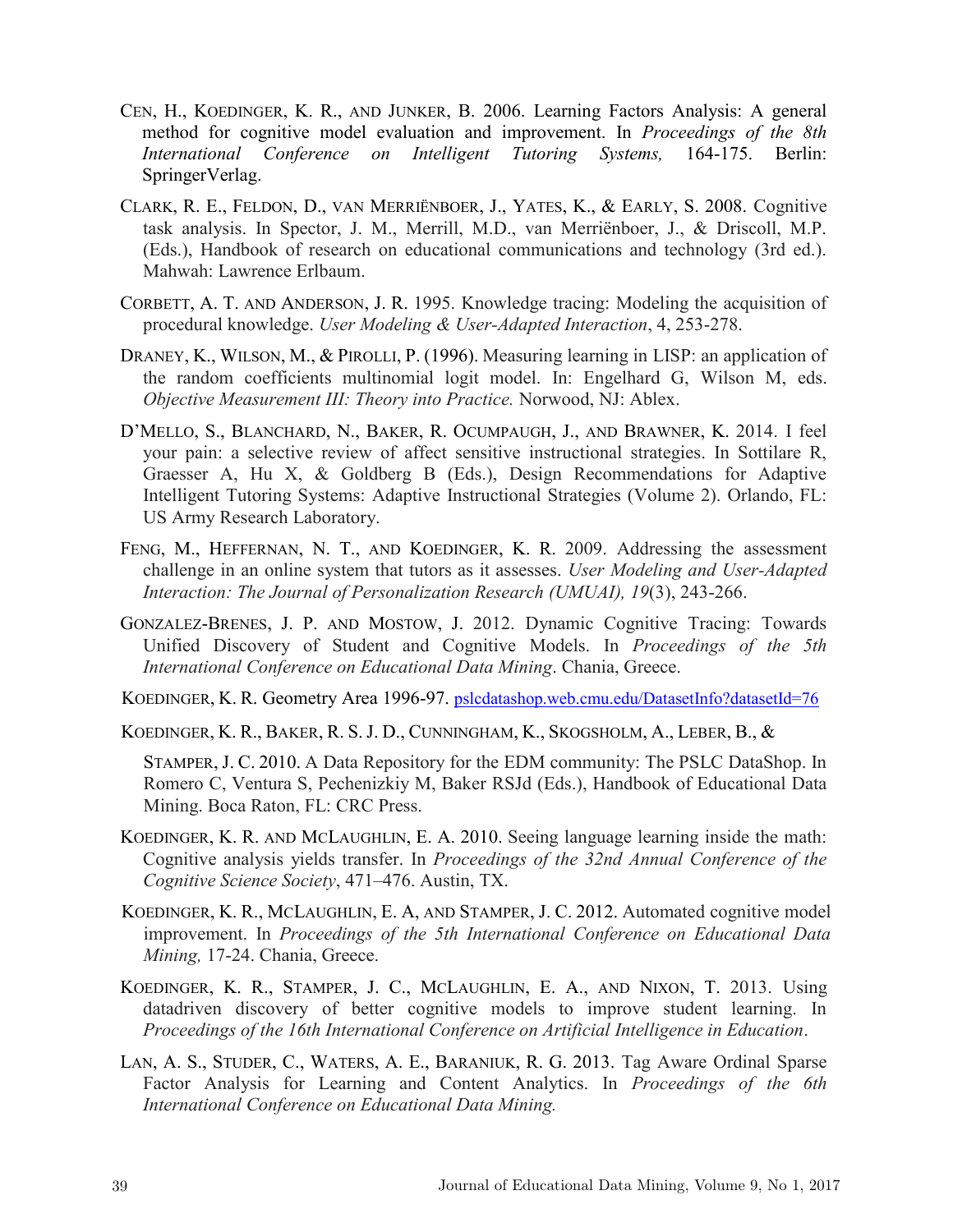- LAN, A. S., STUDER, C., WATERS, A. E., BARANIUK, R. G. 2014. Sparse Factor Analysis for Learning and Content Analytics. *Journal of Machine Learning Research, 15,* 1959-2008.
- LINDSEY, R. V., KHAJAH, M., AND MOZER, M. C. 2014. Automatic discovery of cognitive skills to improve the prediction of student learning. In *Advances in Neural Information Processing Systems, 27,* pp. 1386-1394. La Jolla, CA.
- LIU, R., KOEDINGER, K. R., AND MCLAUGHLIN, E. A. 2014. Interpreting Model Discovery and Testing Generalization to a New Dataset. In *Proceedings of the 7th International Conference on Educational Data Mining*. London, UK.
- NATHAN, M. J, KOEDINGER, K. R., AND ALIBALI, M. W. 2001. Expert blind spot: when content knowledge eclipses pedagogical content knowledge. In Proceedings of the 3rd International Conference on Cognitive Science, pp. 644-648. Beijing, China:USTC Press.
- RITTER, S., ANDERSON, J. R., KOEDINGER, K. R. AND CORBETT, A. 2007. Cognitive Tutor: Applied research in mathematics education. *Psychonomic bulletin & review, 14*(2), 249255.
- SAN PEDRO, M., BAKER, R. S., ROWERS, A. J., AND HEFFERNAN, N. T. 2013. Predicting college enrollment from student interaction with an intelligent tutoring system in middle school. In *Proceedings of the 6th International Conference on Educational Data Mining*. Memphis, TN, pp. 177–184.
- SPADA, H. AND MCGAW, B. 1985. The assessment of learning effects with linear logistic test models. In: Embretson SE, ed. *Test Design: Developments in Psychology and Psychometrics*. New York: Academic Press, 169-193.
- STAMPER, J. AND KOEDINGER, K. R. 2011. Human-machine student model discovery and improvement using data. (2011). In *Proceedings of the 15th International Conference on Artificial Intelligence in Education*, 353–360. Auckland, New Zealand.